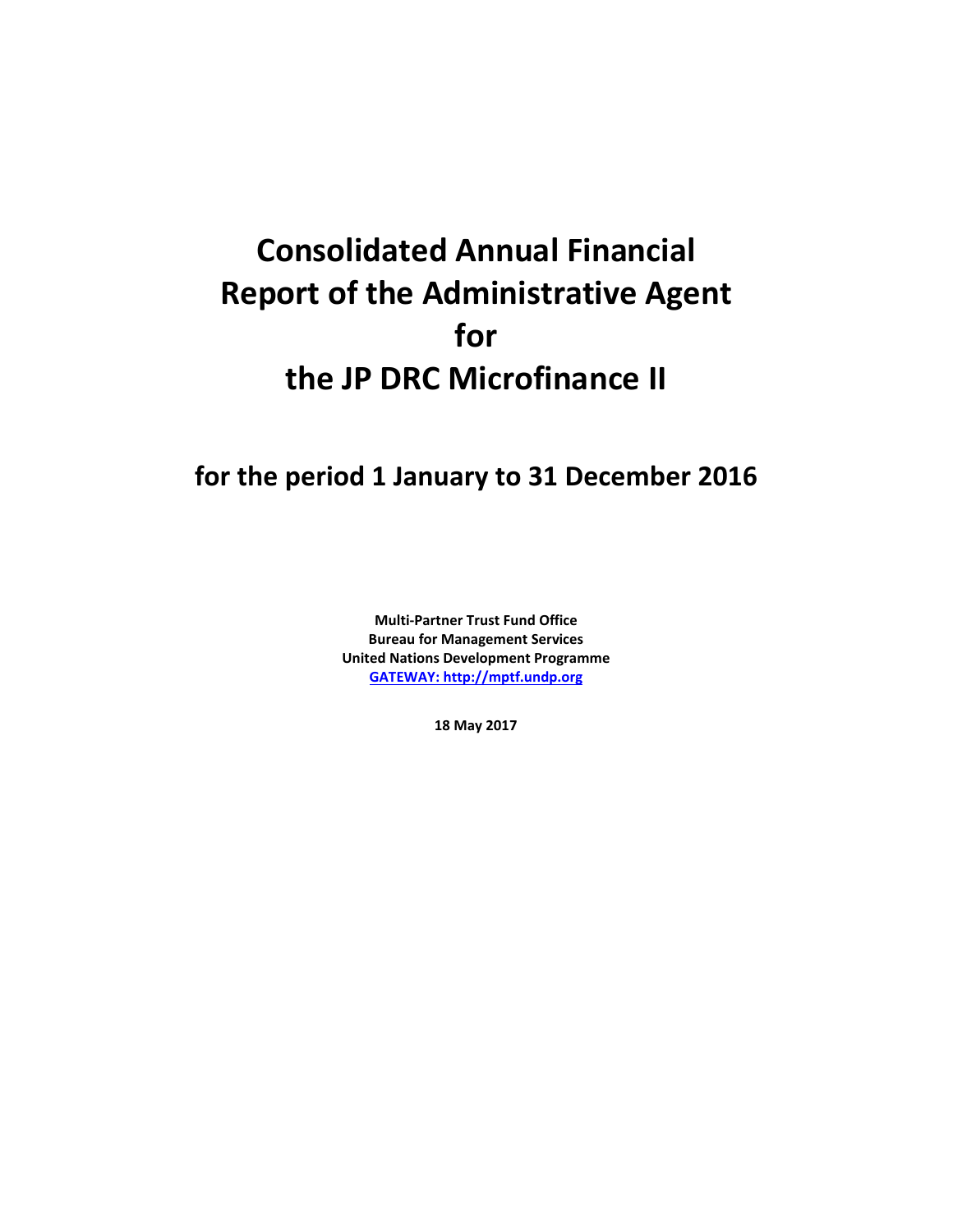JP DRC MICROFINANCE II CONSOLIDATED ANNUAL FINANCIAL REPORT **2016**

### **PARTICIPATING ORGANIZATIONS CONTRIBUTORS**



United Nations Capital Development Fund



United Nations Development Programme (UNDP)



BELGIUM



SWEDISH INT'L DEVELOPMENT COOPERATION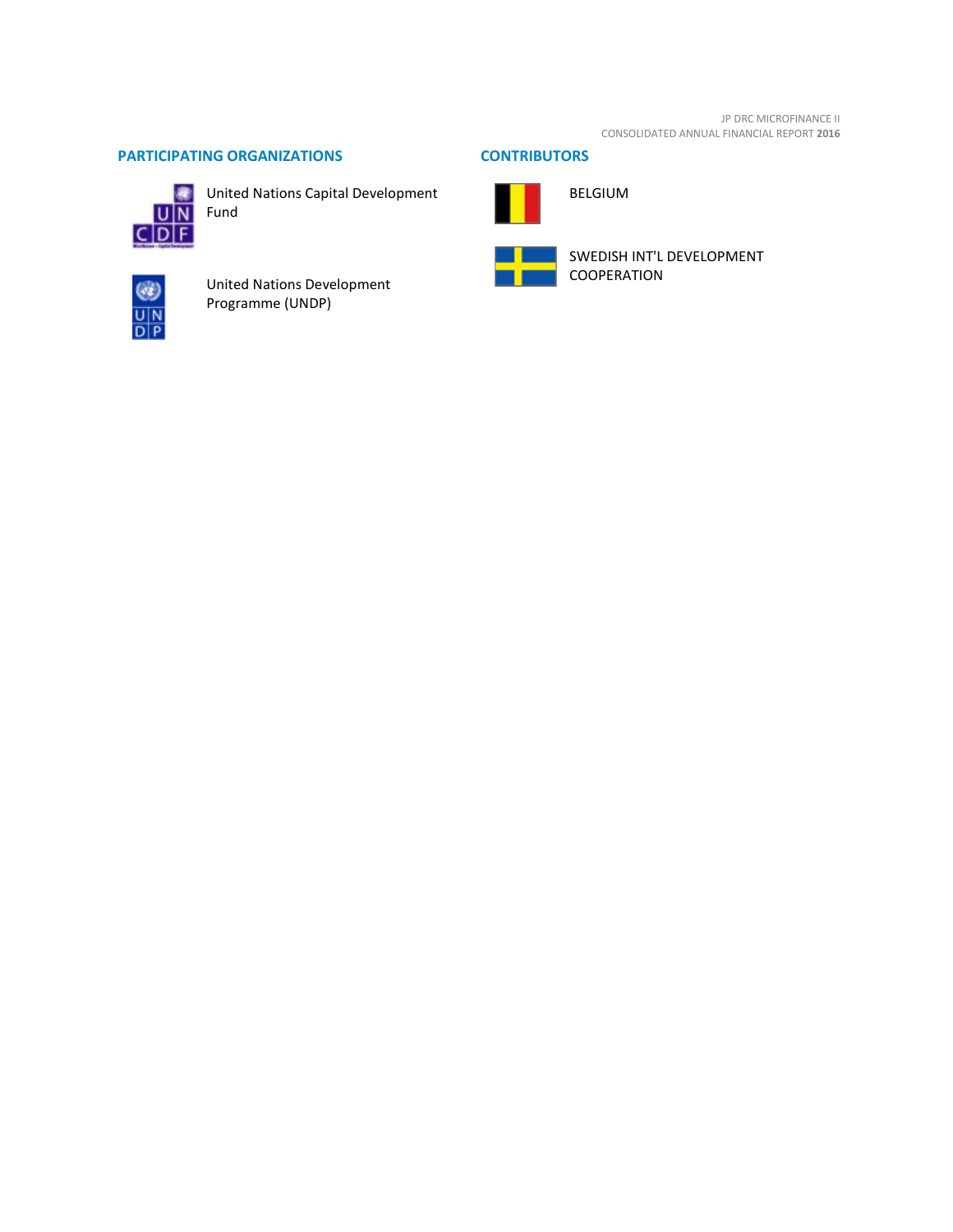Amount approved by the Steering Committee for a project/programme.

#### **Approved Project/Programme**

A project/programme including budget, etc., that is approved by the Steering Committee for fund allocation purposes.

#### **Contributor Commitment**

Amount(s) committed by a donor to a Fund in a signed Standard Administrative Arrangement with the UNDP Multi-Partner Trust Fund Office (MPTF Office), in its capacity as the Administrative Agent. A commitment may be paid or pending payment.

#### **Contributor Deposit**

Cash deposit received by the MPTF Office for the Fund from a contributor in accordance with a signed Standard Administrative Arrangement.

#### **Delivery Rate**

The percentage of funds that have been utilized, calculated by comparing expenditures reported by a Participating Organization against the 'net funded amount'.

#### **Indirect Support Costs**

A general cost that cannot be directly related to any particular programme or activity of the Participating Organizations. UNDG policy establishes a fixed indirect cost rate of 7% of programmable costs.

# **Net Funded Amount**

Amount transferred to a Participating Organization less any refunds transferred back to the MPTF Office by a Participating Organization.

#### **Participating Organization**

A UN Organization or other inter-governmental Organization that is an implementing partner in a Fund, as represented by signing a Memorandum of Understanding (MOU) with the MPTF Office for a particular Fund.

#### **Project Expenditure**

The sum of expenses and/or expenditure reported by all Participating Organizations for a Fund irrespective of which basis of accounting each Participating Organization follows for donor reporting.

#### **Project Financial Closure**

A project or programme is considered financially closed when all financial obligations of an operationally completed project or programme have been settled, and no further financial charges may be incurred.

#### **Project Operational Closure**

A project or programme is considered operationally closed when all programmatic activities for which Participating Organization(s) received funding have been completed.

#### **Project Start Date**

Date of transfer of first instalment from the MPTF Office to the Participating Organization.

#### **Total Approved Budget**

This represents the cumulative amount of allocations approved by the Steering Committee.

#### **US Dollar Amount**

The financial data in the report is recorded in US Dollars and due to rounding off of numbers, the totals may not add up.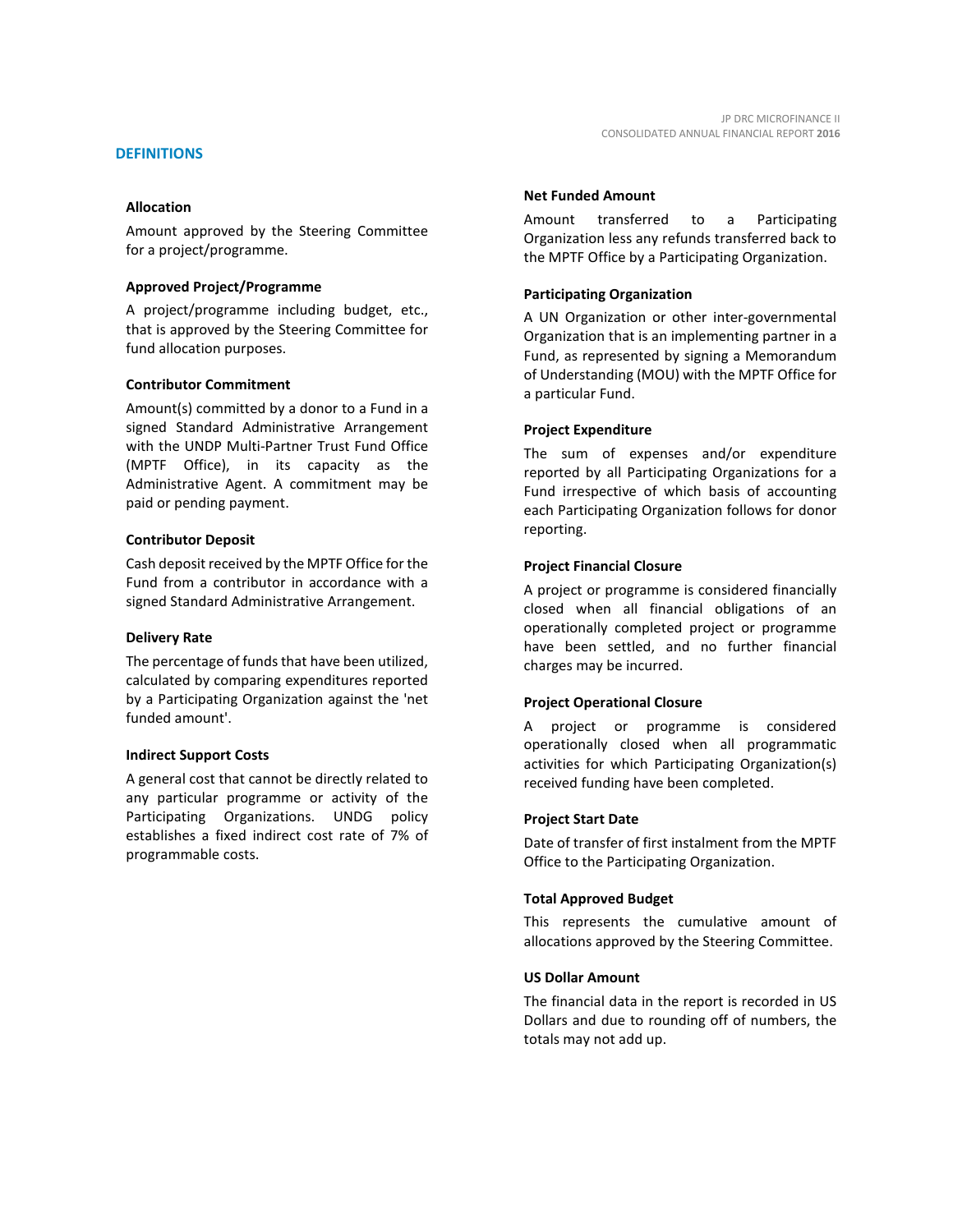#### JP DRC MICROFINANCE II CONSOLIDATED ANNUAL FINANCIAL REPORT 2016

#### **TABLE OF CONTENTS**

| Introduction 1 1 |   |
|------------------|---|
|                  |   |
|                  |   |
|                  |   |
|                  |   |
|                  | 5 |
|                  |   |
|                  |   |
|                  |   |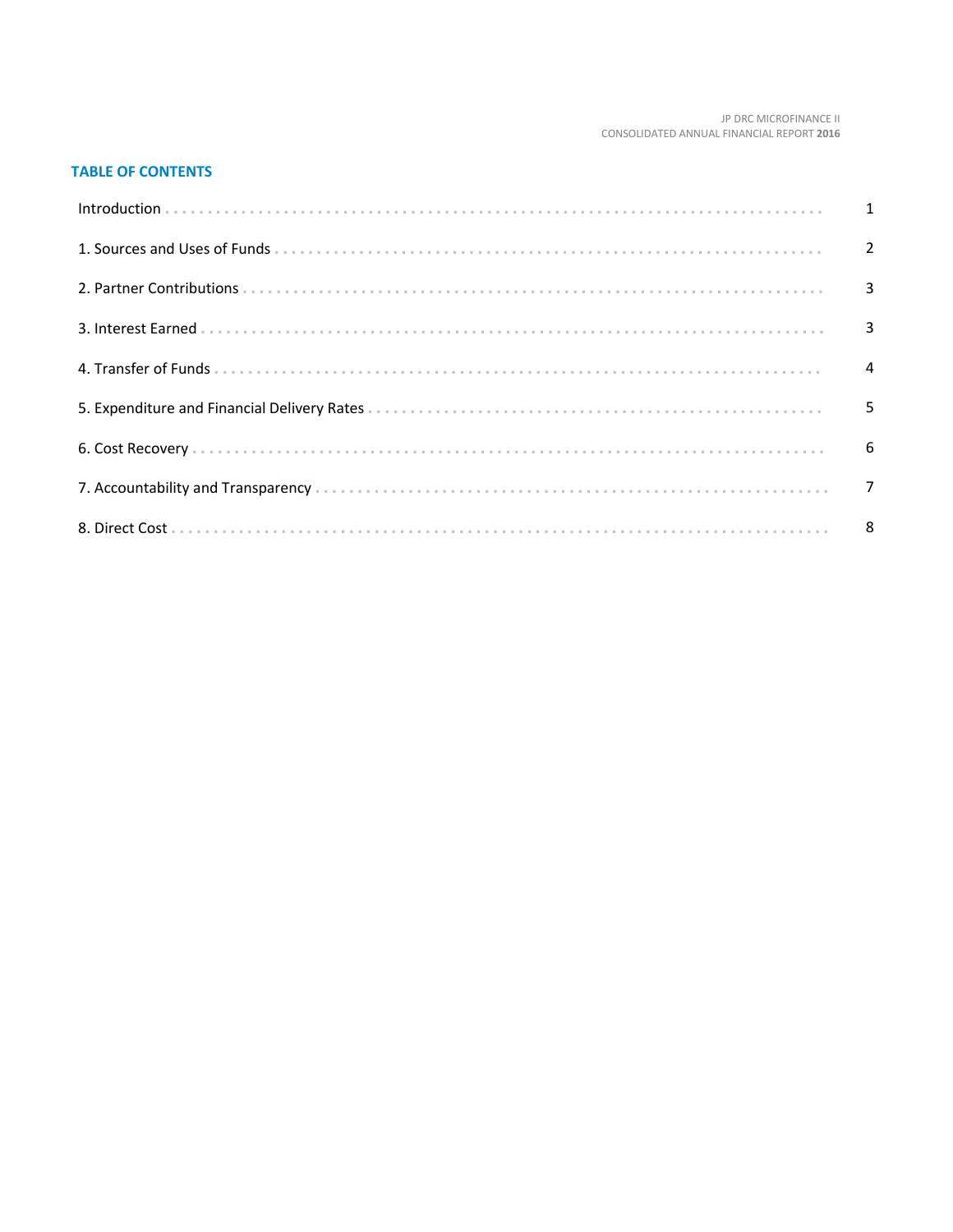#### **INTRODUCTION**

This Consolidated Annual Financial Report of the **JP DRC Microfinance II Fund** is prepared by the United Nations Development Programme (UNDP) Multi-Partner Trust Fund Office (MPTF Office) in fulfillment of its obligations as Administrative Agent, as per the terms of Reference (TOR), the Memorandum of Understanding (MOU) signed between the UNDP MPTF Office and the Participating Organizations, and the Standard Administrative Arrangement (SAA) signed with contributors.

The MPTF Office, as Administrative Agent, is<br>responsible for concluding an MOU with responsible for concluding an MOU with Participating Organizations and SAAs with contributors. It receives, administers and

manages contributions, and disburses these funds to the Participating Organizations. The Administrative Agent prepares and submits annual consolidated financial reports, as well as regular financial statements, for transmission to contributors.

This consolidated financial report covers the period 1 January to 31 December **2016** and provides financial data on progress made in the implementation of projects of the **JP DRC Microfinance II Fund**. It is posted on the MPTF Office GATEWAY [\(http://mptf.undp.org/factsheet/fund/JCG10\)](http://mptf.undp.org/factsheet/fund/JCG10).

The financial data in the report is recorded in US Dollars and due to rounding off of numbers, the totals may not add up.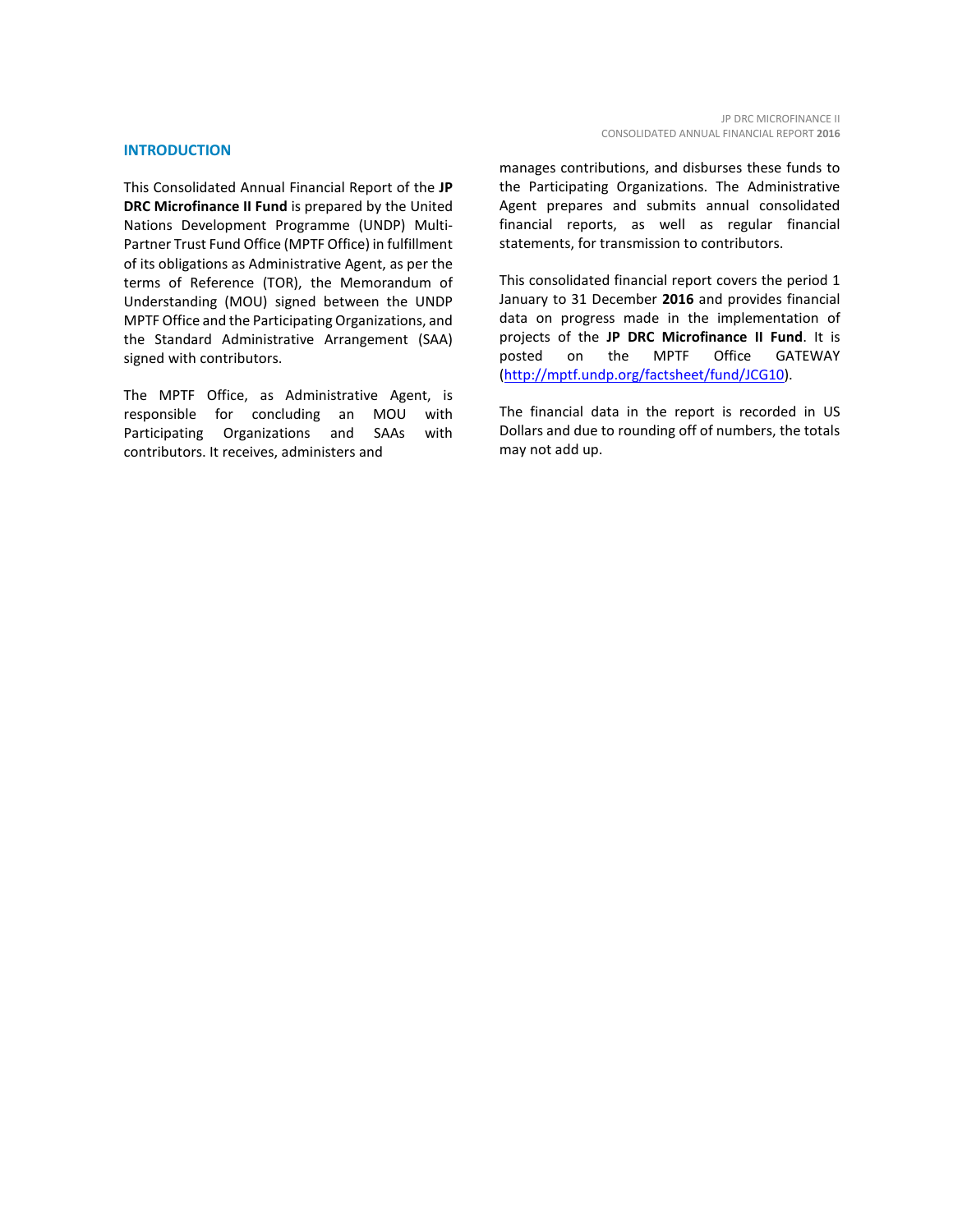#### **2016 FINANCIAL PERFORMANCE**

This chapter presents financial data and analysis of the **JP DRC Microfinance II Fund** using the passthrough funding modality as of 31 December **2016**. Financial information for this Fund is also available on the MPTF Office GATEWAY, at the following address:

[http://mptf.undp.org/factsheet/fund/JCG10.](http://mptf.undp.org/factsheet/fund/JCG10)

#### **1. SOURCES AND USES OF FUNDS**

As of 31 December **2016**, 2 contributors deposited US\$ **9,439,206** in contributions and US\$ **26,297** was earned in interest.

The cumulative source of funds was US\$ **9,465,503**

Of this amount, US\$ **9,344,788** has been net funded to **2** Participating Organizations, of which US\$ **9,061,524** has been reported as expenditure. The Administrative Agent fee has been charged at the approved rate of 1% on deposits and amounts to US\$ **94,392**. Table 1 provides an overview of the overall sources, uses, and balance of the **JP DRC Microfinance II Fund** as of 31 December 2016.

|                                                           | Annual 2015 | Annual 2016 | <b>Cumulative</b> |
|-----------------------------------------------------------|-------------|-------------|-------------------|
| <b>Sources of Funds</b>                                   |             |             |                   |
| Contributions from donors                                 | 2,472,360   |             | 9,439,206         |
| Fund Earned Interest and Investment Income                | 1,813       | 190         | 23,774            |
| Interest Income received from Participating Organizations |             |             | 2,523             |
| Refunds by Administrative Agent to Contributors           |             |             |                   |
| Fund balance transferred to another MDTF                  |             |             |                   |
| Other Income                                              |             |             |                   |
| <b>Total: Sources of Funds</b>                            | 2,474,173   | 190         | 9,465,503         |
| <b>Use of Funds</b>                                       |             |             |                   |
| Transfers to Participating Organizations                  | 2,447,636   |             | 9,344,788         |
| Refunds received from Participating Organizations         |             |             |                   |
| <b>Net Funded Amount</b>                                  | 2,447,636   |             | 9,344,788         |
| <b>Administrative Agent Fees</b>                          | 24,724      |             | 94,392            |
| Direct Costs: (Steering Committee, Secretariatetc.)       |             |             |                   |
| <b>Bank Charges</b>                                       | 1           | 1           | 159               |
| <b>Other Expenditures</b>                                 |             |             |                   |
| <b>Total: Uses of Funds</b>                               | 2,472,361   | 1           | 9,439,339         |
| Change in Fund cash balance with Administrative Agent     | 1,813       | 189         | 26,164            |
| Opening Fund balance (1 January)                          | 24,162      | 25,975      |                   |
| <b>Closing Fund balance (31 December)</b>                 | 25,975      | 26,164      | 26,164            |
| <b>Net Funded Amount</b>                                  | 2,447,636   |             | 9,344,788         |
| Participating Organizations' Expenditure                  | 917,944     | 1,343,867   | 9,061,524         |
| <b>Balance of Funds with Participating Organizations</b>  |             |             | 283,264           |

#### **Table 1. Financial Overview, as of 31 December 2016 (in US Dollars)**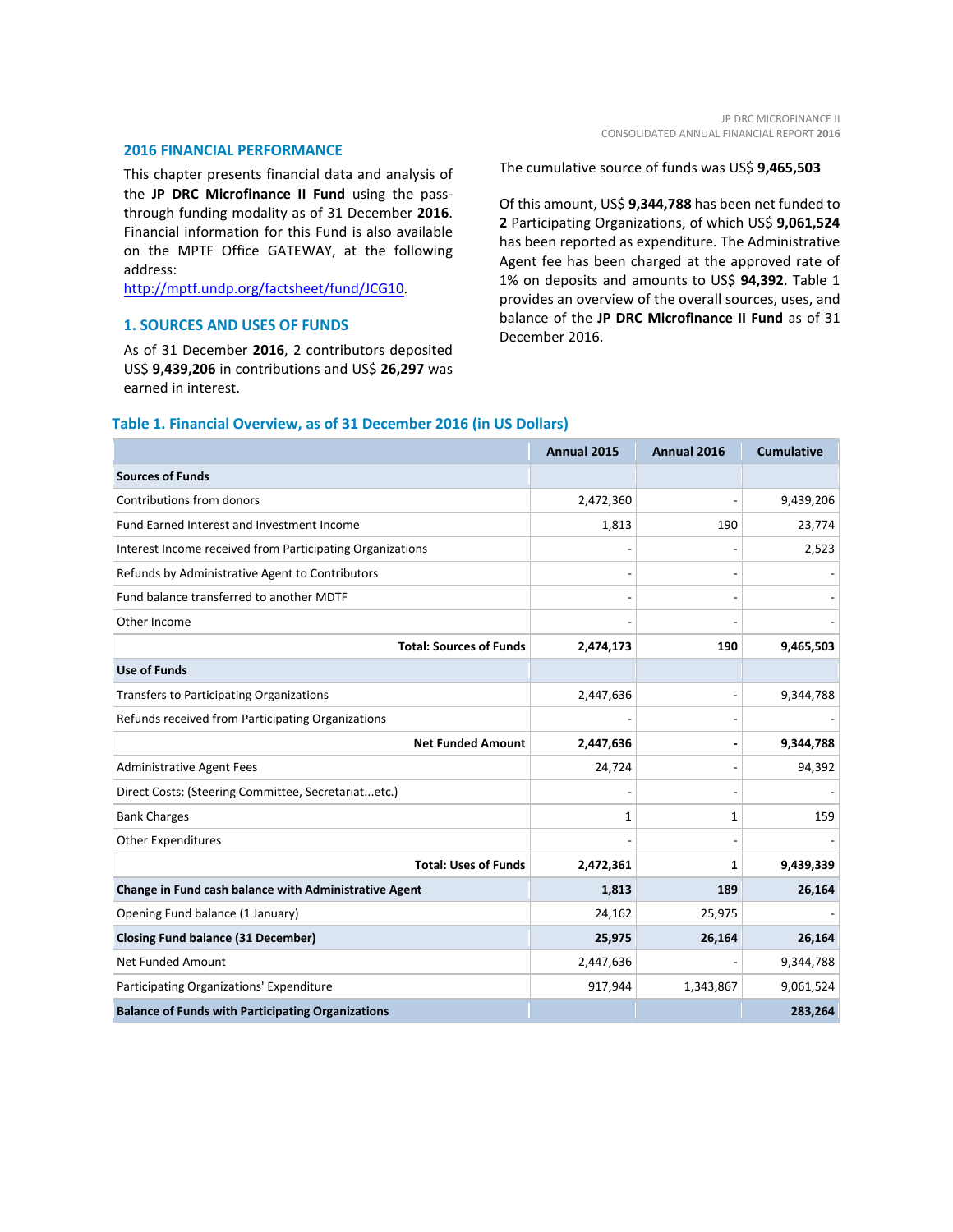#### **2. PARTNER CONTRIBUTIONS**

Table 2 provides information on cumulative contributions received from all contributors to this Fund as of 31 December **2016**.

The **JP DRC Microfinance II Fund** is currently being financed by **2** contributors, as listed in the table below.

The table below includes commitments made up to 31 December **2016** through signed Standard Administrative Agreements, and deposits made through **2016**. It does not include commitments that were made to the fund beyond **2016**.

#### **Table 2. Contributors' Commitments and Deposits, as of 31 December 2016 (in US Dollars)**

| <b>Contributors</b>                   | <b>Total</b><br><b>Commitments</b> | <b>Prior Years</b><br>as of 31-Dec-2015<br><b>Deposits</b> | <b>Current Year</b><br><b>Jan-Dec-2016</b><br><b>Deposits</b> | <b>Total</b><br><b>Deposits</b> |
|---------------------------------------|------------------------------------|------------------------------------------------------------|---------------------------------------------------------------|---------------------------------|
| <b>BELGIUM</b>                        | 5,048,006                          | 5,048,006                                                  |                                                               | 5,048,006                       |
| SWEDISH INT'L DEVELOPMENT COOPERATION | 4,391,200                          | 4,391,200                                                  |                                                               | 4,391,200                       |
| <b>Grand Total</b>                    | 9,439,206                          | 9,439,206                                                  |                                                               | 9,439,206                       |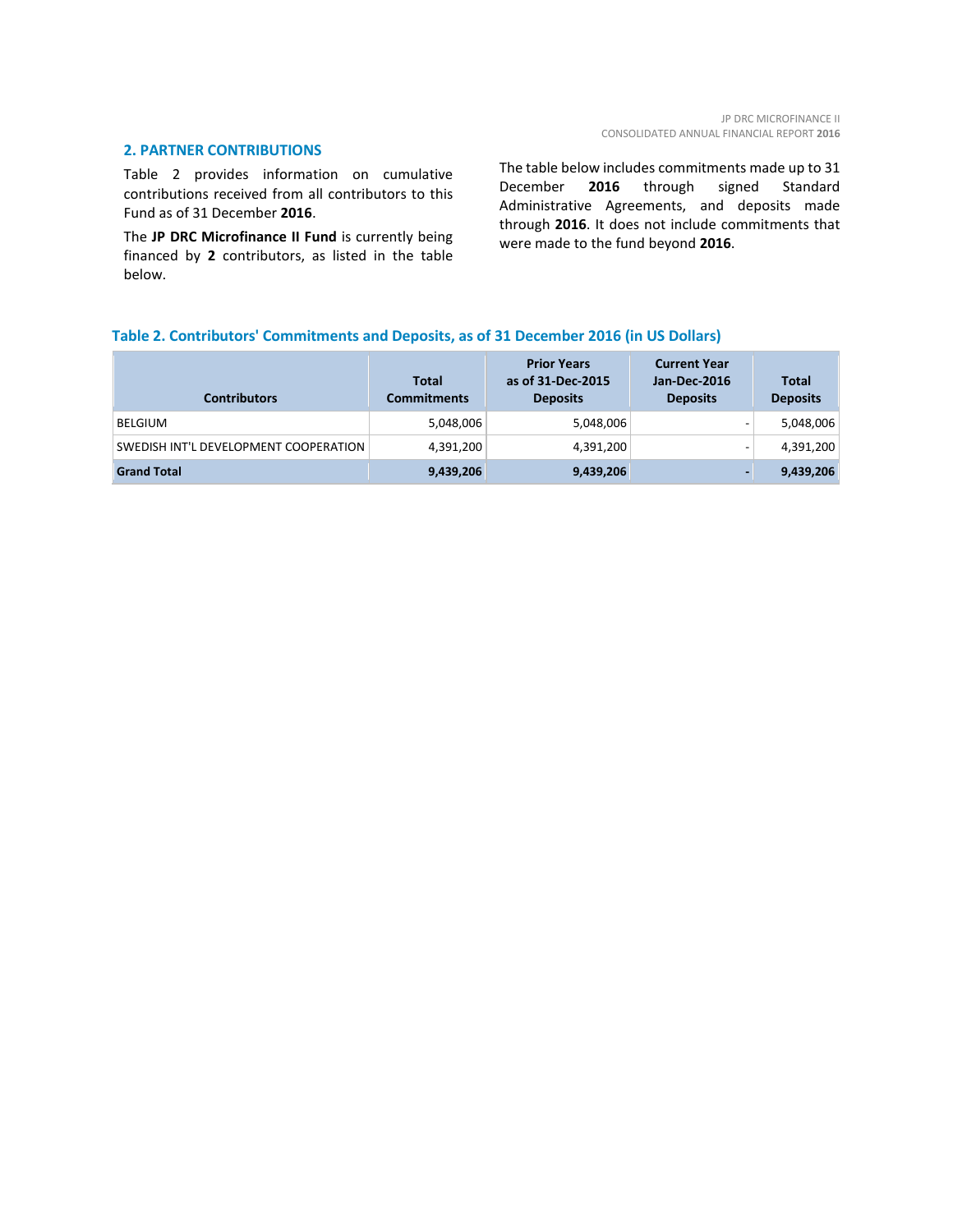#### **3. INTEREST EARNED**

Interest income is earned in two ways: 1) on the balance of funds held by the Administrative Agent (Fund earned interest), and 2) on the balance of funds held by the Participating Organizations (Agency earned interest) where their Financial Regulations and Rules allow return of interest to the AA.

As of 31 December **2016**, Fund earned interest amounts to US\$ **23,774**.

Interest received from Participating Organizations amounts to US\$ **2,523**, bringing the cumulative interest received to US\$ **26,297**.

Details are provided in the table below.

#### **Table 3. Sources of Interest and Investment Income, as of 31 December 2016 (in US Dollars)**

| <b>Interest Earned</b>                     | <b>Prior Years</b><br>as of 31-Dec-2015 | <b>Current Year</b><br>Jan-Dec-2016 | <b>Total</b> |
|--------------------------------------------|-----------------------------------------|-------------------------------------|--------------|
| <b>Administrative Agent</b>                |                                         |                                     |              |
| Fund Earned Interest and Investment Income | 23,584                                  | 190                                 | 23,774       |
| <b>Total: Fund Earned Interest</b>         | 23,584                                  | 190                                 | 23,774       |
| <b>Participating Organization</b>          |                                         |                                     |              |
| <b>UNDP</b>                                | 2,523                                   |                                     | 2,523        |
| <b>Total: Agency earned interest</b>       | 2,523                                   |                                     | 2,523        |
| <b>Grand Total</b>                         | 26,107                                  | 190                                 | 26,297       |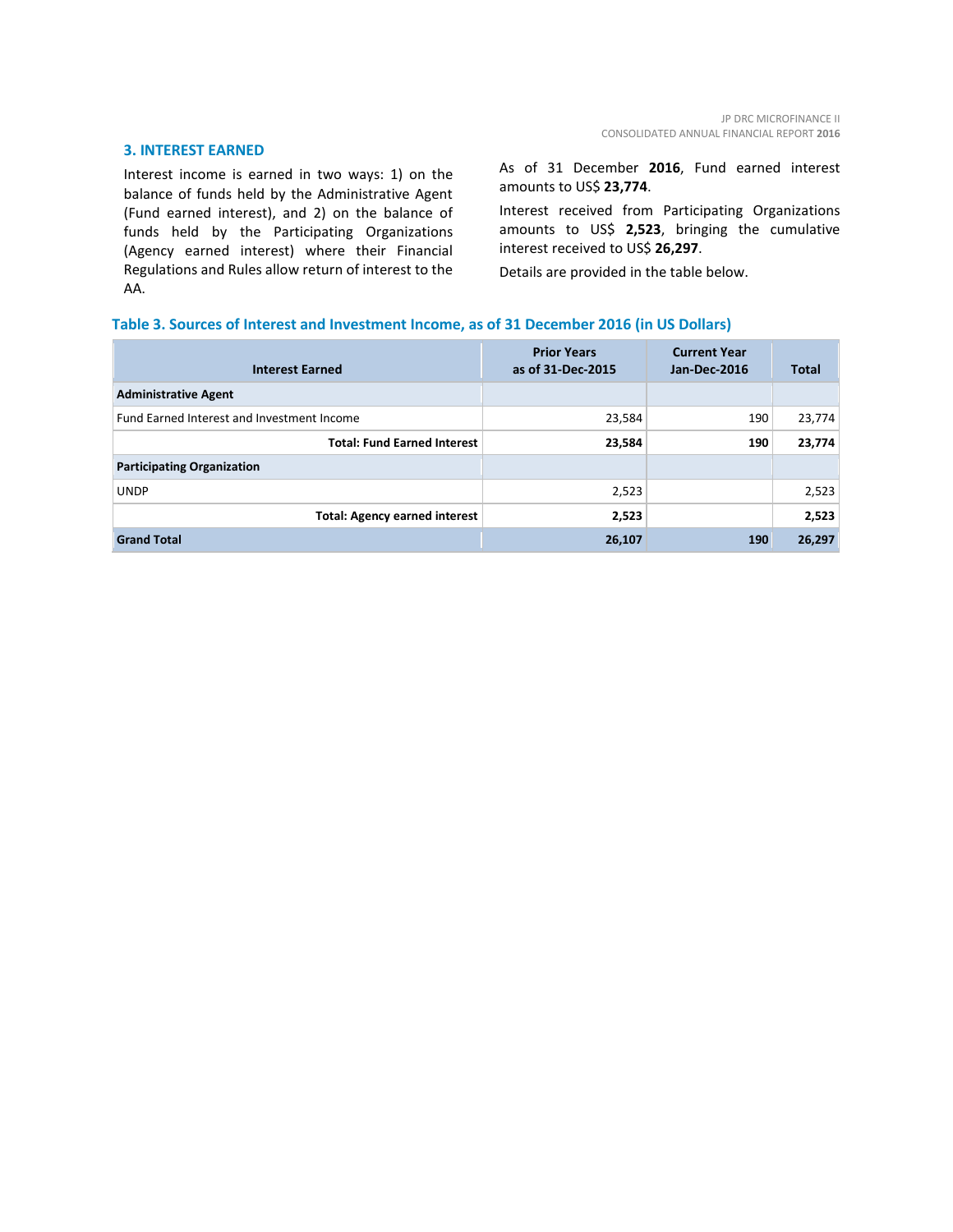#### **4. TRANSFER OF FUNDS**

Allocations to Participating Organizations are approved by the Steering Committee and disbursed by the Administrative Agent. As of 31 December **2016**, the AA has transferred US\$ **9,344,788** to **2** Participating Organizations (see list below).

#### **4.1 TRANSFER BY PARTICIPATING ORGANIZATION**

Table 4 provides additional information on the refunds received by the MPTF Office, and the net funded amount for each of the Participating Organizations.

### **Table 4. Transfer, Refund, and Net Funded Amount by Participating Organization, as of 31 December 2016 (in US Dollars)**

| <b>Participating</b> | Prior Years as of 31-Dec-2015 |                |                   | <b>Current Year Jan-Dec-2016</b> |                |                   | Total            |                |                   |
|----------------------|-------------------------------|----------------|-------------------|----------------------------------|----------------|-------------------|------------------|----------------|-------------------|
| Organization         | <b>Transfers</b>              | <b>Refunds</b> | <b>Net Funded</b> | <b>Transfers</b>                 | <b>Refunds</b> | <b>Net Funded</b> | <b>Transfers</b> | <b>Refunds</b> | <b>Net Funded</b> |
| <b>UNCDF</b>         | 5,606,872                     |                | 5,606,872         |                                  |                |                   | 5,606,872        |                | 5,606,872         |
| <b>UNDP</b>          | 3,737,916                     |                | 3,737,916         |                                  |                |                   | 3,737,916        |                | 3,737,916         |
| <b>Grand Total</b>   | 9,344,788                     |                | 9,344,788         |                                  |                |                   | 9,344,788        |                | 9,344,788         |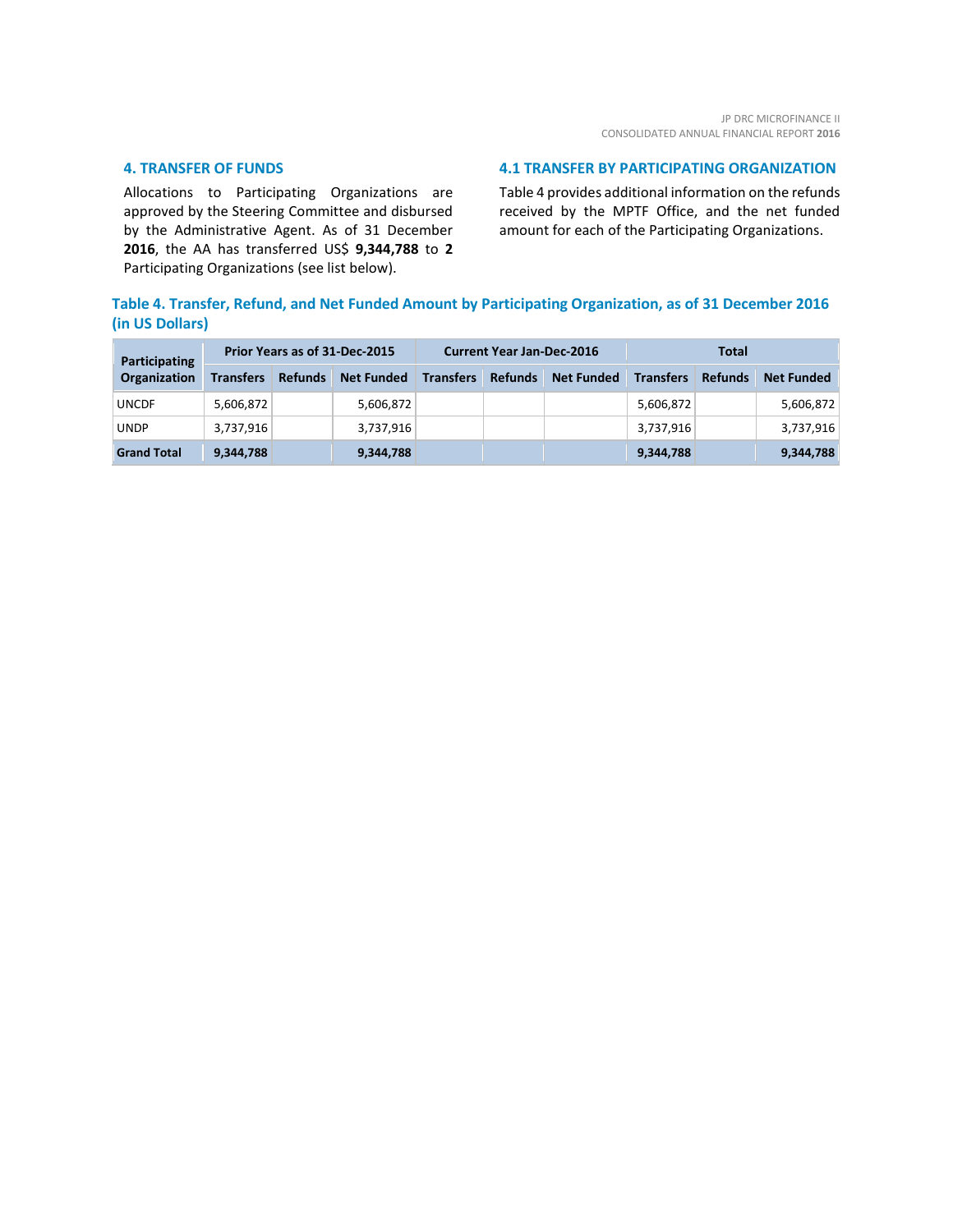#### JP DRC MICROFINANCE II CONSOLIDATED ANNUAL FINANCIAL REPORT **2016**

#### **5. EXPENDITURE AND FINANCIAL DELIVERY RATES**

All final expenditures reported for the year **2016** were submitted by the Headquarters of the Participating Organizations. These were consolidated by the MPTF Office.

Project expenditures are incurred and monitored by each Participating Organization, and are reported as per the agreed upon categories for inter-agency harmonized reporting. The reported expenditures were submitted via the MPTF Office's online expenditure reporting tool. The **2016** expenditure data has been posted on the MPTF Office GATEWAY at [http://mptf.undp.org/factsheet/fund/JCG10.](http://mptf.undp.org/factsheet/fund/JCG10)

#### **5.1 EXPENDITURE REPORTED BY PARTICIPATING ORGANIZATION**

In **2016**, US\$ was net funded to Participating Organizations, and US\$ **1,343,867** was reported in expenditure.

As shown in table below, the cumulative net funded amount is US\$ **9,344,788** and cumulative expenditures reported by the Participating Organizations amount to US\$ **9,061,524**. This equates to an overall Fund expenditure delivery rate of **97** percent.

The agencies with the three highest delivery rates are: UNDP (100%), UNCDF (95%)

#### **Table 5.1 Net Funded Amount, Reported Expenditure, and Financial Delivery by Participating Organization, as of 31 December 2016 (in US Dollars)**

|                                             |                           |                             | <b>Expenditure</b>                      |                                     |                   |                           |
|---------------------------------------------|---------------------------|-----------------------------|-----------------------------------------|-------------------------------------|-------------------|---------------------------|
| <b>Participating</b><br><b>Organization</b> | Approved<br><b>Amount</b> | <b>Net Funded</b><br>Amount | <b>Prior Years</b><br>as of 31-Dec-2015 | <b>Current Year</b><br>Jan-Dec-2016 | <b>Cumulative</b> | <b>Delivery Rate</b><br>% |
| <b>UNCDF</b>                                | 5,606,872                 | 5,606,872                   | 4,090,149                               | 1,233,870                           | 5,324,019         | 94.96                     |
| <b>UNDP</b>                                 | 3,737,916                 | 3,737,916                   | 3,627,508                               | 109.998                             | 3,737,505         | 99.99                     |
| <b>Grand Total</b>                          | 9,344,788                 | 9,344,788                   | 7,717,657                               | 1,343,867                           | 9,061,524         | 96.97                     |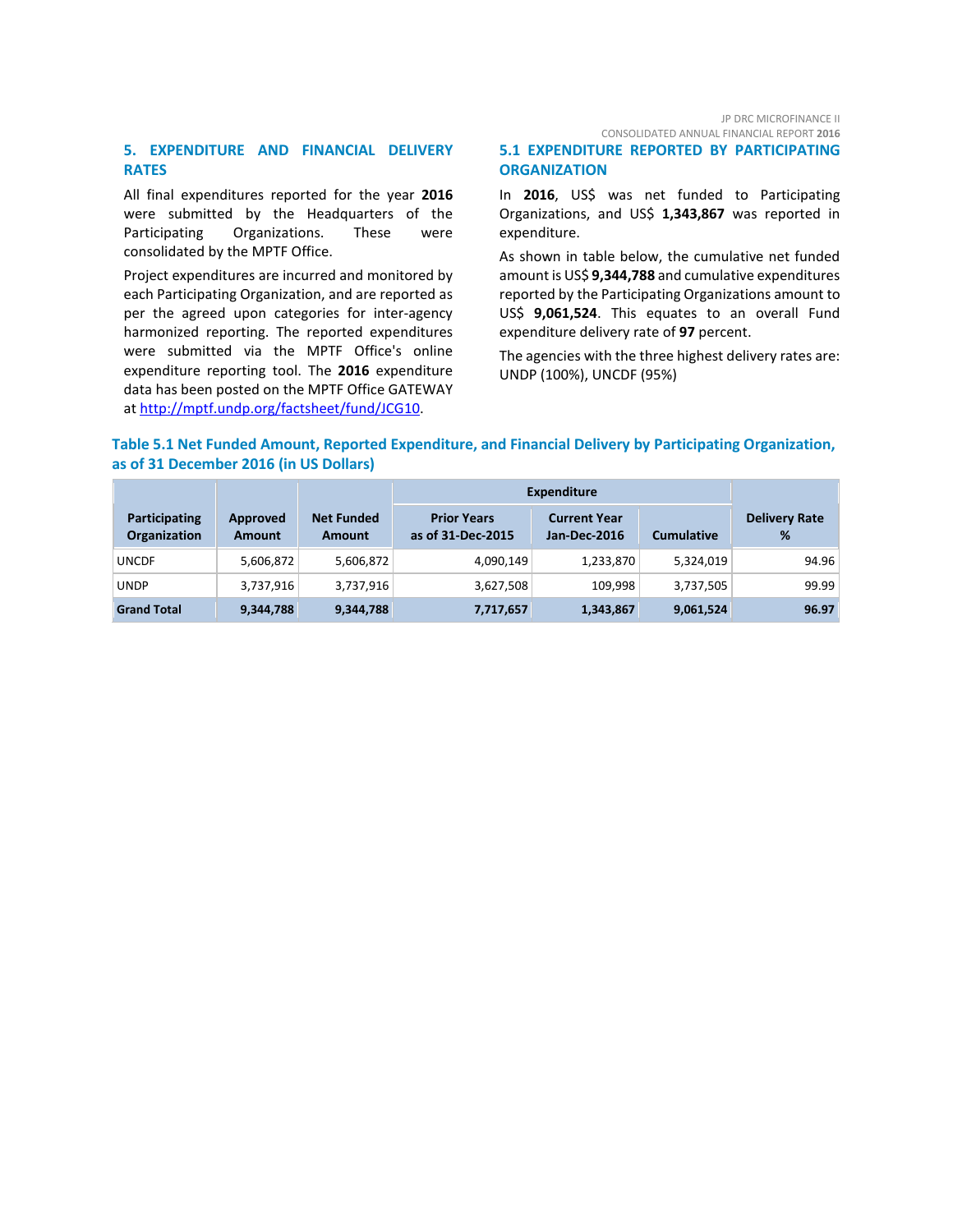#### **5.2 EXPENDITURE REPORTED BY CATEGORY**

Project expenditures are incurred and monitored by each Participating Organization and are reported as per the agreed categories for inter-agency harmonized reporting. In 2006 the UN Development Group (UNDG) established six categories against which UN entities must report inter-agency project expenditures. Effective 1 January 2012, the UN Chief Executive Board (CEB) modified these categories as a result of IPSAS adoption to comprise eight categories. All expenditure incurred prior to 1 January 2012 have been reported in the old categories; post 1 January 2012 all expenditure are reported in the new eight categories. See table below.

#### **2012 CEB Expense Categories**

- 1. Staff and personnel costs
- 2. Supplies, commodities and materials
- 3. Equipment, vehicles, furniture and depreciation
- 4. Contractual services
- 5. Travel
- 6. Transfers and grants
- 7. General operating expenses
- 8. Indirect costs

\_\_\_\_\_\_\_\_\_\_\_\_\_\_\_\_\_\_\_\_\_\_

#### **2006 UNDG Expense Categories**

- 1. Supplies, commodities, equipment & transport
- 2. Personnel
- 3. Training counterparts
- 4. Contracts
- 5. Other direct costs
- 6. Indirect costs

#### **Table 5.2 Expenditure by UNDG Budget Category, as of 31 December 2016 (in US Dollars)**

|                                                      | <b>Expenditure</b>                      |                                     |              |                                                     |
|------------------------------------------------------|-----------------------------------------|-------------------------------------|--------------|-----------------------------------------------------|
| Category                                             | <b>Prior Years</b><br>as of 31-Dec-2015 | <b>Current Year</b><br>Jan-Dec-2016 | <b>Total</b> | <b>Percentage of Total</b><br><b>Programme Cost</b> |
| Supplies, Commodities, Equipment and Transport (Old) | 414                                     |                                     | 414          | 0.00                                                |
| Personnel (Old)                                      | 59,939                                  | $\qquad \qquad \blacksquare$        | 59,939       | 0.71                                                |
| Contracts (Old)                                      | 60,618                                  | $\overline{a}$                      | 60,618       | 0.72                                                |
| Other direct costs (Old)                             | 589,513                                 | $\overline{a}$                      | 589,513      | 6.96                                                |
| Staff & Personnel Cost (New)                         | 333,665                                 | 238,328                             | 571,993      | 6.75                                                |
| Suppl, Comm, Materials (New)                         | 34,415                                  | 1,264                               | 35,679       | 0.42                                                |
| Equip, Veh, Furn, Depn (New)                         | 224,095                                 | 73                                  | 224,168      | 2.65                                                |
| Contractual Services (New)                           | 1,014,536                               | 192,687                             | 1,207,223    | 14.26                                               |
| Travel (New)                                         | 403,524                                 | 764,711                             | 1,168,235    | 13.79                                               |
| Transfers and Grants (New)                           | 4,009,373                               | $\overline{a}$                      | 4,009,373    | 47.34                                               |
| <b>General Operating (New)</b>                       | 488,281                                 | 53,278                              | 541,559      | 6.39                                                |
| <b>Programme Costs Total</b>                         | 7,218,373                               | 1,250,341                           | 8,468,714    | 100.00                                              |
| <sup>1</sup> Indirect Support Costs Total            | 499,284                                 | 93,526                              | 592,810      | 7.00                                                |
| <b>Total</b>                                         | 7,717,657                               | 1,343,867                           | 9,061,524    |                                                     |

**<sup>1</sup> Indirect Support Costs** charged by Participating Organization, based on their financial regulations, can be deducted upfront or at a later stage during implementation. The percentage may therefore appear to exceed the 7% agreed-upon for on-going projects. Once projects are financially closed, this number is not to exceed 7%.